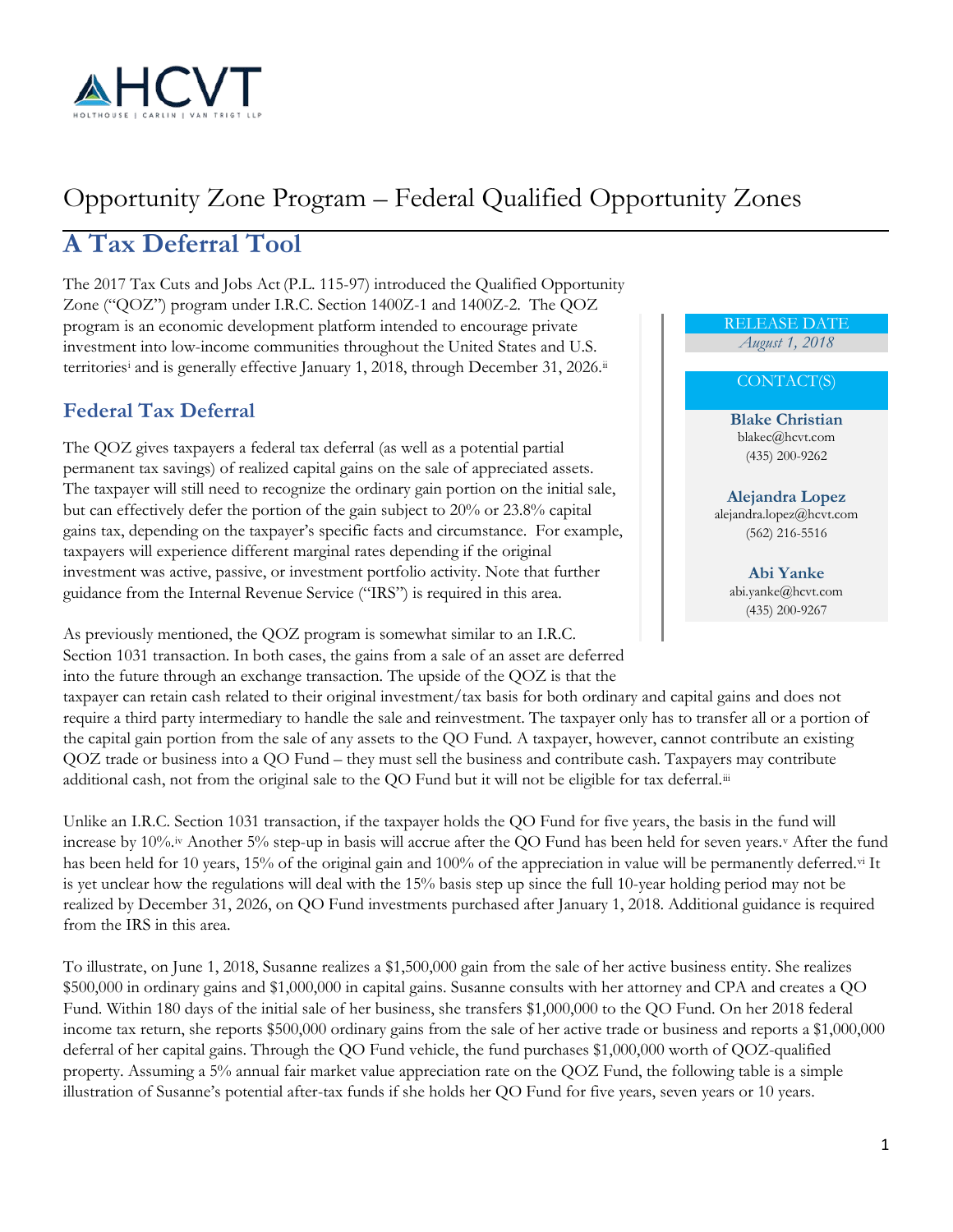

|      | <b>Qualified Opportunity Zone Appreciation</b> |  |                        |                     | <b>Fed - Capital Gain Tax Rate</b>    | 23.8%     | 5+ Year Basis Step Up                | 10%       |                                       |           |
|------|------------------------------------------------|--|------------------------|---------------------|---------------------------------------|-----------|--------------------------------------|-----------|---------------------------------------|-----------|
|      | Capital Gain                                   |  | 1,000,000              |                     | <b>Appreciation Rate</b>              | 5%        | 7+ Year Basis Step Up                | 15%       |                                       |           |
|      | <b>QO Fund Investment</b>                      |  | 1,000,000              |                     |                                       |           |                                      |           |                                       |           |
| Yrs. | <b>Appreciation</b>                            |  | <b>Beginning Value</b> | <b>Ending Value</b> |                                       |           |                                      |           |                                       |           |
|      | 50,000                                         |  | 1,000,000              | 1,050,000           | 10 Year Hold                          |           | 7 Year Hold                          |           | <b>5 Year Hold</b>                    |           |
|      | 52,500                                         |  | 1,050,000              | 1,102,500           | <b>Capital Gain</b>                   | 1,000,000 | <b>Capital Gain</b>                  | 1,000,000 | <b>Capital Gain</b>                   | 1,000,000 |
|      | 55,125                                         |  | 1,102,500              | 1,157,625           | Tax                                   |           | Tax                                  |           | Tax                                   |           |
| 4    | 57,881                                         |  | 1,157,625              | 1,215,506           | <b>Investment in Opportunity Fund</b> | 1,000,000 | <b>Investment in Opportunity Fur</b> | 1,000,000 | <b>Investment in Opportunity Fund</b> | 1,000,000 |
| 5    | 60,775                                         |  | 1,215,506              | 1,276,282           |                                       |           |                                      |           |                                       |           |
|      | 6<br>63,814                                    |  | 1,276,282              | 1,340,096           | <b>Basis increase (15%)</b>           | 150,000   | <b>Basis increase (15%)</b>          | 150,000   | <b>Basis increase (10%)</b>           | 100,000   |
|      | 67,005                                         |  | 1,340,096              | 1,407,100           |                                       |           |                                      |           |                                       |           |
| 8    | 70,355                                         |  | 1,407,100              | 1,477,455           | Proceeds after 10 years               | 1,628,895 | <b>Proceeds after 7 years</b>        | 1,407,100 | Proceeds after 5 years                | 1,276,282 |
| 9    | 73,873                                         |  | 1,477,455              | 1,551,328           | Tax on appreciation                   |           | Tax on appreciation                  | 96,890    | Tax on appreciation                   | 65,755    |
| 10   | 77,566                                         |  | 1,551,328              | 1,628,895           | Deferred Capital gain Tax             | 202,300   | Deferred Capital gain Tax            | 202,300   | Deferred Capital gain Tax             | 214,200   |
|      |                                                |  |                        |                     | <b>After Tax Funds</b>                | 1,426,595 | <b>After Tax Funds</b>               | 1,107,911 | <b>After Tax Funds</b>                | 996,327   |
|      |                                                |  |                        |                     |                                       |           |                                      |           |                                       |           |
|      |                                                |  |                        |                     | <b>Cumulative After-Tax Return</b>    | 42.7%     | <b>Cumulative After-Tax Return</b>   | 10.8%     | <b>Cumulative After-Tax Return</b>    | $-0.4%$   |
|      |                                                |  |                        |                     | <b>Annual After-Tax Return</b>        | 4.3%      | <b>Annual After-Tax Return</b>       | 1.5%      | <b>Annual After-Tax Return</b>        | $-0.1%$   |

This next table illustrates Susanne's potential after tax-funds if she holds a **Non-QO Fund investment for five years, seven years or 10 years.**

|      | Non-QO Fund Investment Appreciation |        |                        |                     | Fed - Capital gain tax rate        | 23.8%     | 5+ Year Basis Step Up              | 0%        |                                    |           |
|------|-------------------------------------|--------|------------------------|---------------------|------------------------------------|-----------|------------------------------------|-----------|------------------------------------|-----------|
|      | Capital Gain                        |        | 1,000,000              |                     | <b>Appreciation Rate</b>           | 5.0%      | 7+ Year Basis Step Up              | 0%        |                                    |           |
|      | Non-QO Fund Investment              |        | 762,000                |                     |                                    |           |                                    |           |                                    |           |
| Yrs. | <b>Appreciation</b>                 |        | <b>Beginning Value</b> | <b>Ending Value</b> |                                    |           |                                    |           |                                    |           |
|      |                                     | 38,100 | 762,000                | 800,100             | 10 Year Hold                       |           | <b>7 Year Hold</b>                 |           | <b>5 Year Hold</b>                 |           |
|      |                                     | 40,005 | 800,100                | 840,105             | Capital Gain                       | 1,000,000 | Capital Gain                       | 1,000,000 | Capital Gain                       | 1,000,000 |
| 3    |                                     | 42,005 | 840,105                | 882,110             | Tax                                | 238,000   | Tax                                | 238,000   | Tax                                | 238,000   |
|      |                                     | 44,106 | 882,110                | 926,216             | <b>Non-QO Fund Investment</b>      | 762,000   | Non-QO Fund Investment             | 762,000   | Non-QO Fund Investment             | 762,000   |
| 5    |                                     | 46,311 | 926,216                | 972,527             |                                    |           |                                    |           |                                    |           |
| 6    |                                     | 48,626 | 972,527                | 1,021,153           | <b>Basis Increase Allowed (0%)</b> | ٠         | <b>Basis Increase Allowed (0%)</b> | ٠         | <b>Basis Increase Allowed (0%)</b> |           |
|      |                                     | 51,058 | 1,021,153              | 1,072,211           |                                    |           |                                    |           |                                    |           |
| 8    |                                     | 53,611 | 1,072,211              | 1,125,821           | Proceeds after 10 years            | 1,241,218 | <b>Proceeds after 7 years</b>      | 1,072,211 | Proceeds after 5 years             | 972,527   |
| 9    |                                     | 56,291 | 1,125,821              | 1,182,112           | Tax on appreciation                | 114,054   | Tax on appreciation                | 73,830    | Tax on appreciation                | 50,105    |
| 10   |                                     | 59,106 | 1,182,112              | 1,241,218           | Deferred Capital gain Tax          |           | Deferred Capital gain Tax          | $\sim$    | Deferred Capital gain Tax          | $\sim$    |
|      |                                     |        |                        |                     | <b>After Tax Funds</b>             | 1,127,164 | <b>After Tax Funds</b>             | 998,380   | <b>After Tax Funds</b>             | 922,421   |
|      |                                     |        |                        |                     |                                    |           |                                    |           |                                    |           |
|      |                                     |        |                        |                     | <b>Cumulative After-Tax Return</b> | 12.7%     | <b>Cumulative After-Tax Return</b> | $-0.29$   | <b>Cumulative After-Tax Return</b> | $-7.8%$   |
|      |                                     |        |                        |                     | <b>Annual After-Tax Return</b>     | 1.3%      | Annual After-Tax Return            | 0.05      | <b>Annual After-Tax Return</b>     | $-1.6%$   |

Therefore, Susanne can potentially receive more after-tax funds if she holds a QO Fund rather than a Non-QQ Fund investment.

#### **Designated Opportunity Zones**

QOZ are a group of census tracts that are all nominated by the governor of each state and such nominations are certified and designated by the U.S. Treasury Secretary.<sup>[vii](#page-4-6)</sup> In general, a census tract is a geographic area with a population size between 2,500 and 8,000 people.[viii](#page-4-7) To qualify as a QOZ, a census tract must be a "low-income" community. A low-income community is defined as: (1) any population census tract where the poverty rate for such tract is at least 20%, (2) if the tract is not located in a metropolitan area, the median family income does not exceed 8% of the statewide median family income,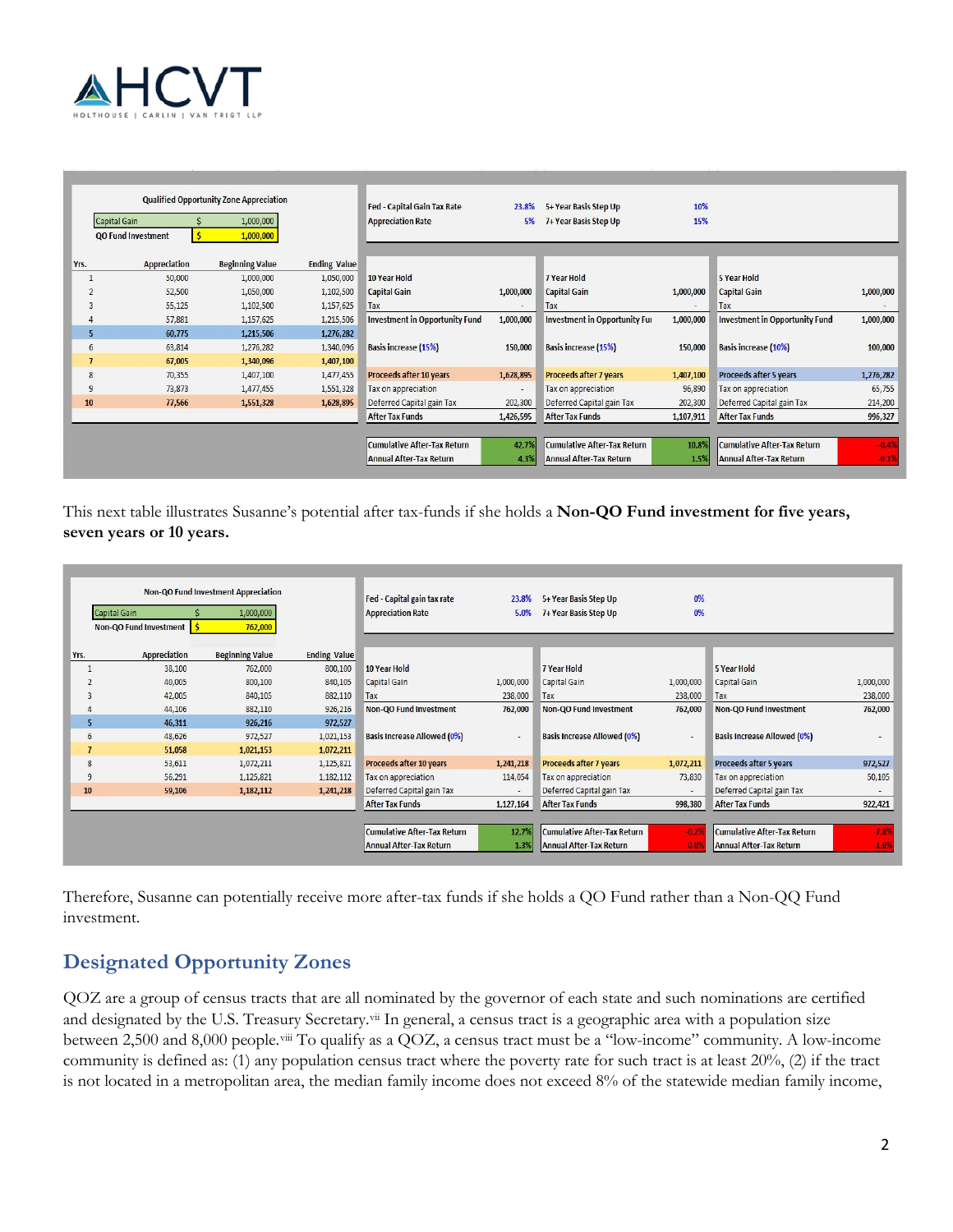

**or** (3) if the tract is within a metropolitan area, the median family income for the tract does not exceed 8% of the greater statewide median family income or the metropolitan area median family income.<sup>[ix](#page-4-8)</sup>

QOZ are limited to 25% of the total low-income communities per state[.x](#page-4-9) For example, if there are 100 designated lowincome communities in a state then only 25 will be allowed to participate in this program.<sup>xi</sup> While low-income communities are the target of this program, the code does allow adjacent tracts to be included.<sup>[xii](#page-4-11)</sup>

For an interactive QOZ map, address search tool, and census tracts please see:

[https://www.cims.cdfifund.gov/preparation/?config=config\\_nmtc.xml](https://www.cims.cdfifund.gov/preparation/?config=config_nmtc.xml) [https://www.irs.gov/pub/irs-drop/n-18-48.pdf.](https://www.irs.gov/pub/irs-drop/n-18-48.pdf)

#### **Qualified Taxpayer**

A qualified taxpayer for purposes of creating a QO Fund is an individual, estate, trust, corporation, or partnership.[xiii](#page-4-12) A taxpayer does not have to reside within a QOZ to take advantage of the tax deferral opportunity. Taxpayers have the flexibility to invest in the QOZ of their choice. For example, a California taxpayer can invest capital gains from California or another state into a QO Fund located in another state. The taxpayer must sell the original asset to an unrelated party, and must also sell or exchange the QOZ property to an unrelated party within the meaning of IRC Section 267(b) or 707(b) (determined by substituting "20 percent" for "50 percent"), in order to qualify for the capital gain deferral.[xiv](#page-4-13)

### **Qualified Opportunity Zone Fund**

A QO Fund is a U.S. tax entity set up as either a partnership or a corporation. Although not clearly defined in the tax code, whether "a corporation" refers to a C Corporation or an S Corporation requires further guidance from the IRS. The fund must contain QOZ property as 90% of its total assets. This requirement is evaluated after the first six months of the fund's taxable year and on the last day of the taxable year of the fund.[xv](#page-4-14) If the fund fails to hold 90% of QOZ property, a penalty account.<sup>xv[i](#page-4-17)ii</sup> of 90% of the funds' aggregate assets is assessed for every month that the fund fails to meet the requirement.[xvi](#page-4-15) No penalty shall be imposed if it is shown that such failure is due to reasonable cause.[xvii](#page-4-16) To become a QO Fund, an eligible taxpayer must self-certify by completing a form (to be released summer of 2018) and attaches that form to their federal income tax return for the taxable year. The taxpayer's federal income tax return must also be filed timely, taking extensions into

### **Qualified Opportunity Zone Property and Qualified Opportunity Zone Business**

**QOZ** Property is defined as either corporate stock, partnership interest, or business property.<sup>[xix](#page-4-18)</sup> Although not clearly defined in the tax code, it can be inferred that "corporate stock" refers to a C Corporation stock rather than an S Corporation stock as the later would result in the QO Fund as an ineligible shareholder. Further guidance from the IRS is required in this area.

**QOZ stock** is any stock in a domestic corporation located within a QOZ that meets these criteria: (1) the stock is purchased by the QO Fund after December 31, 2017, at its original issue in exchange for cash, (2) when the stock is issued, the corporation is a QOZ Business or is formed with the intent of being a QOZ Business, **and** (3) during substantially all of the fund's holding period of such stock, the corporation is a QOZ Business[.xx](#page-4-19)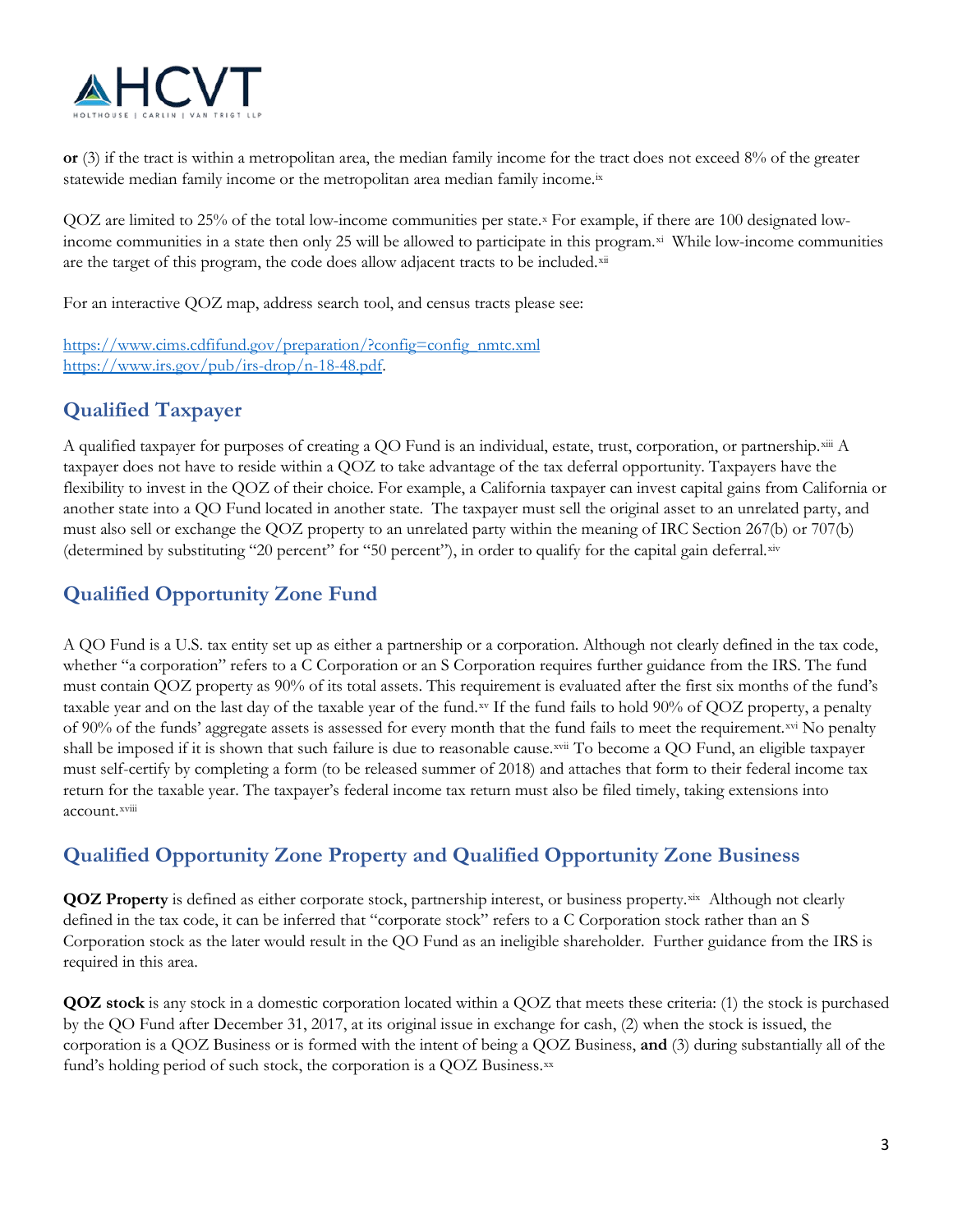

**QOZ Interest** is a capital or profits interest in a domestic partnership located within a QOZ that meets these criteria: (1) the interest is purchased by the QO Fund after December 31, 2017, from a partnership in exchange for cash, (2) when the interest is purchased, the partnership is a QOZ Business or is formed with the intent of being a QOZ Business, **and** (3) during substantially all of the fund's holding period of such interest, the partnership is a QOZ Business.<sup>[xxi](#page-4-20)</sup>

**QOZ Business Property** is tangible property used in a trade or business located within a QOZ that meets these criteria: (1) the business property is purchased (as defined in IRC Section 179(d)(2)) by the QO Fund after December 31, 2017, (2) original use starts with the QO Fund or the fund substantially improves the business property, **and** (3) during substantially all of the fund's holding period of such property, substantially all of the business property is located in a QOZ.[xxii](#page-4-21) To meet acqu[i](#page-4-22)sition by the QO Fund, through increases in basis in the hands of the QO Fund. XXIII This allows taxpayers to purchase the "substantial improvement" requirement, the property must be improved within the 30-month period after the date of and rehabilitate used QOZ Business Property without having to meet the original use requirement.

**A QOZ Business** is a trade or business that meets the following criteria: (1) substantially all of the tangible property owned or leased by the taxpayer is qualified opportunity zone business property, (2) at least 50% of total gross income of the QOZ Business comes from an active trade or business, (3) the majority of the intangible property is used in an active trade or business, (4) less than 5% of the average of the aggregate unadjusted bases of the business property of the entity is nonqualified financial property, and (5) the business is not described in I.R.C. Section  $144(c)(6)(B)$ . $x$ xiv

Businesses described in I.R.C. Section 144(c)(6)(B) that do not qualify under the QO program include: any private or commercial golf course, country club, massage parlor, hot tub facility, suntan facility, racetrack or other facility used for gambling, or any store the principal business of which is the sale of alcoholic beverages for consumption off premises.

#### **Conclusion**

This QOZ program can provide both deferrals and permanent tax savings opportunities for taxpayers wishing to fund capital into low-income communities with the intent that these communities might thrive in the future as funds from numerous QO Funds and other investors are deployed in these communities. However, this program is not ideal for riskaverse taxpayers, or taxpayers that may require the funds within the next 10 years. Please note that while I.R.C. Section 1031 transactions are limited to real property<sup>xxv</sup>, the QOZ program could prove to be a better alternative as it offers more investment choices and enhanced cash flow flexibility. Therefore, it is highly recommended that taxpayers with any significant gains in the future consider a QOZ as a tax planning option.

 $\overline{a}$ 

v I.R.C. § 1400Z-2(b)(2)(B)(iv)

i I.R.C. § 1400Z-1(c)(3)

ii P.L. 115-97, 12/22/2017

iii I.R.C. § 1400Z-2(e)(1)

iv I.R.C. § 1400Z-2(b)(2)(B)(iii)

vi I.R.C. § 1400Z-2(c)<br>vii I.R.C. § 1400Z-1(b)

I.R.C. § 1400Z-1(b)

viii [https://www.census.gov/geo/reference/gtc/gtc\\_ct.html](https://www.census.gov/geo/reference/gtc/gtc_ct.html)<br>ix r P C 5.45 P()

I.R.C.  $\frac{5}{9}$  [45D\(e\)](https://checkpoint.riag.com/app/main/docLinkNew?DocID=i718d314c19d711dcb1a9c7f8ee2eaa77&SrcDocId=T0TCODE%3A47801.1-1&feature=tcheckpoint&lastCpReqId=619784&pinpnt=TCODE%3A1368.1&d=d#TCODE%3A1368.1)

x I.R.C. § 1400Z-1(d)(1)

 $x$ i I.R.C. § 1400Z-1(d)(2)

 $xii$  I.R.C. § 1400Z-1(e)

xiii Not defined in I.R.C. § 1400Z-1 or I.R.C. § 1400Z-2. Assumed to be broadly defined until further I.R.S. guidance is provided.